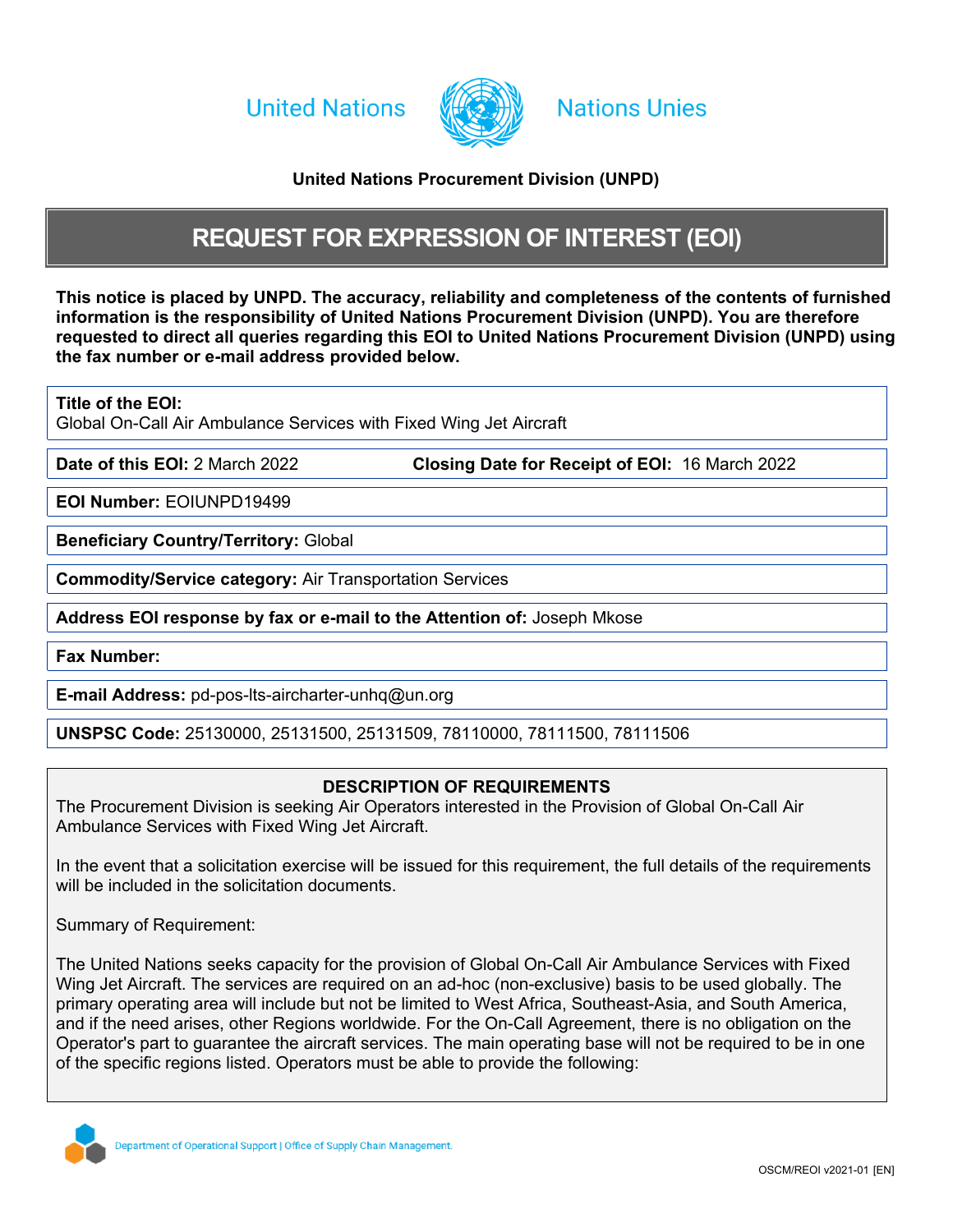Aeromedical Evacuation, air transportation of any injured or sick person or personnel. Aircraft capacity and configuration: the aircraft must be fitted with an approved system for transportation of passengers and AME configuration. The aircraft and services required include medical capability, medical personnel, medical interior and medical supplies (equipment, consumables, pharmaceuticals), medical records, patient's rights.

Technical Specifications:

- Multi engine Jet using jet A-1 fuel
- Two pilots and adequate flight attendant/s may be required for each flight
- 24/7 response capabilities and night operations VFR and IFR
- High/Hot operational capability
- Aircraft should have the capability of flying in controlled airspace under IFR and must have the proper equipment to fly in IMC conditions
- Operated in compliance with Annex 6, Part III to the Convention
- Aircraft should comply with the regulations of the local CAA regarding the age restriction
- Aircraft should have Field self-start capability

## **SPECIFIC REQUIREMENTS / INFORMATION (IF ANY)**

Participation Requirement for non-registered vendors: For companies that are not yet fully registered as Flight Service Vendors with the UN Secretariat, eligibility criteria for becoming registered as a Flight Service Vendor: i. Registration at Level 1. For more information, please visit

https://www.un.org/Depts/ptd/vendors/vendor-registration-0, ii. Submit a copy of a valid Air Operator Certificate (including Operations Specifications) to be provided by email attached to this EOI Response. iii. Submit Level 2 registration application and all documents required to register as Flight Service Vendors to the UN Procurement Division no later than the closing date of the upcoming solicitation. For more information on the registration process, please visit our website athttps://www.un.org/Depts/ptd/aviation, or contact the Vendor Enabling and Outreach Service at register@un.org. In order to be considered for a contract award, vendors will need to complete their registration in the United Nations Global Marketplace (UNGM) at Level 2 and also as Flight Service Vendors with the UN.

### **NOTE**

Information on tendering for the UN Procurement System is **available free of charge** at the following address: <https://www.ungm.org/Public/Notice>

Only the United Nations Global Marketplace (UNGM) has been authorised to collect a nominal fee from vendors that wish to receive automatically Procurement Notices or Requests for Expression Of Interest. Vendors interested in this Tender Alert Service are invited to subscribe on [http://www.ungm.org](http://www.ungm.org/)

*Vendors interested in participating in the planned solicitation process should submit the Vendor Response Form of this EOI electronically (through the link available on the next page) before the closing date set forth above.*

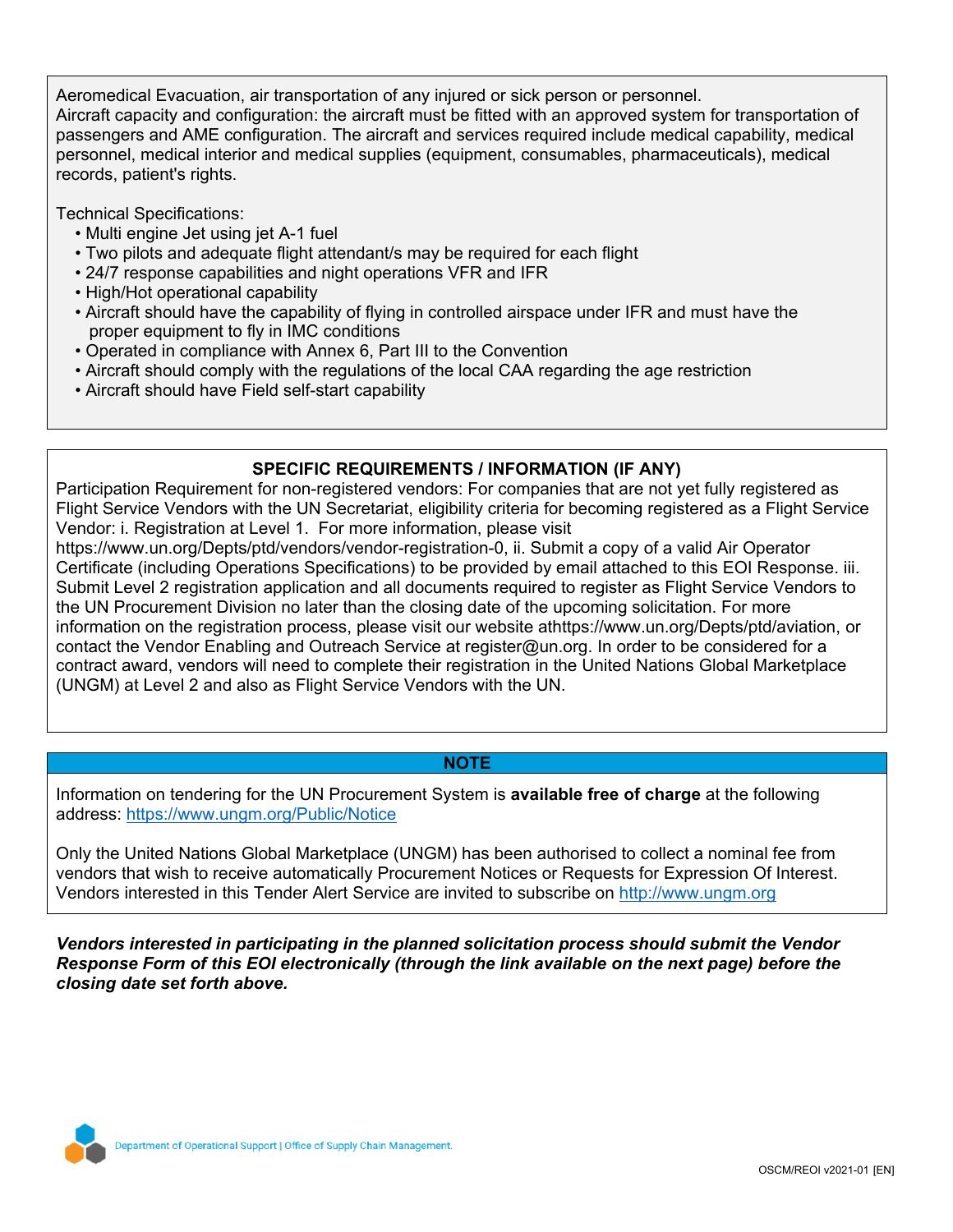# **VENDOR RESPONSE**

### **NOTICE**

- Companies can only participate in solicitations of the UN Secretariat after completing their registration (free of charge) at the United Nations Global Marketplace ([www.ungm.org\)](http://www.ungm.org/).
- As you express interest in the planned solicitation by submitting this response form, please verify that your company is registered under its **full legal** name on the United Nations Global Marketplace ([www.ungm.org\)](http://www.ungm.org/) and that your application has been submitted to the **UN Secretariat**.
- While companies can participate in solicitations after completion of registration at Basic Level, we strongly recommend all companies to register at least at **Level 1** under the United Nations Secretariat prior to participating in any solicitations.

**PLEASE NOTE: You should express your interest to this EOI electronically at:** https://www.un.org/Depts/ptd/node/add/interest-expressed?EOI=EOIUNPD19499

**In case you have difficulties submitting your interest electronically, please contact [pd-pos-lts](#page-0-1)[aircharter-unhq@un.org](#page-0-1) directly for instructions.**